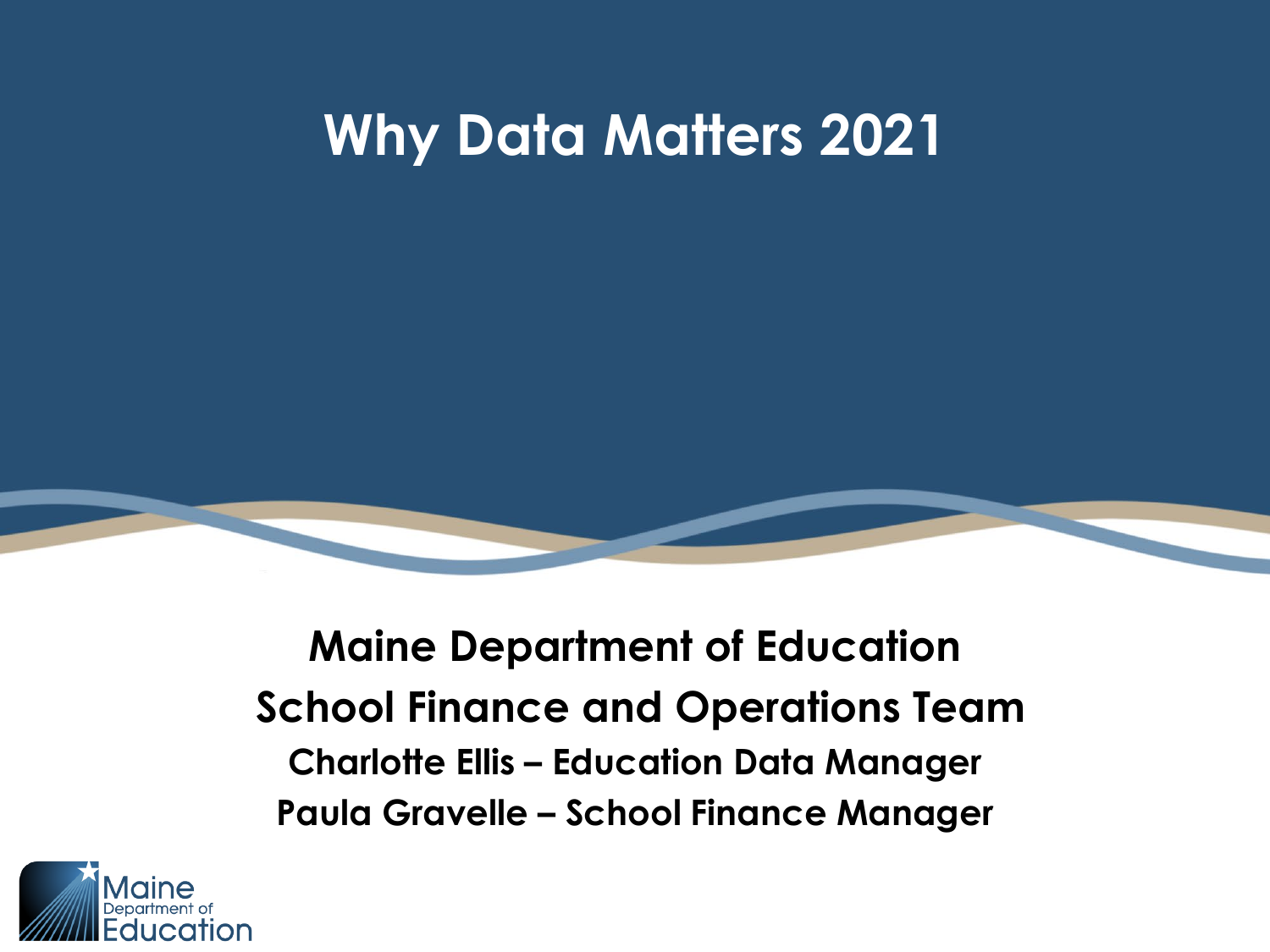# **Why MDOE Collects Data**



 $$ - EPS$ 

- \$F Federal Funding
- § Statutory Requirement

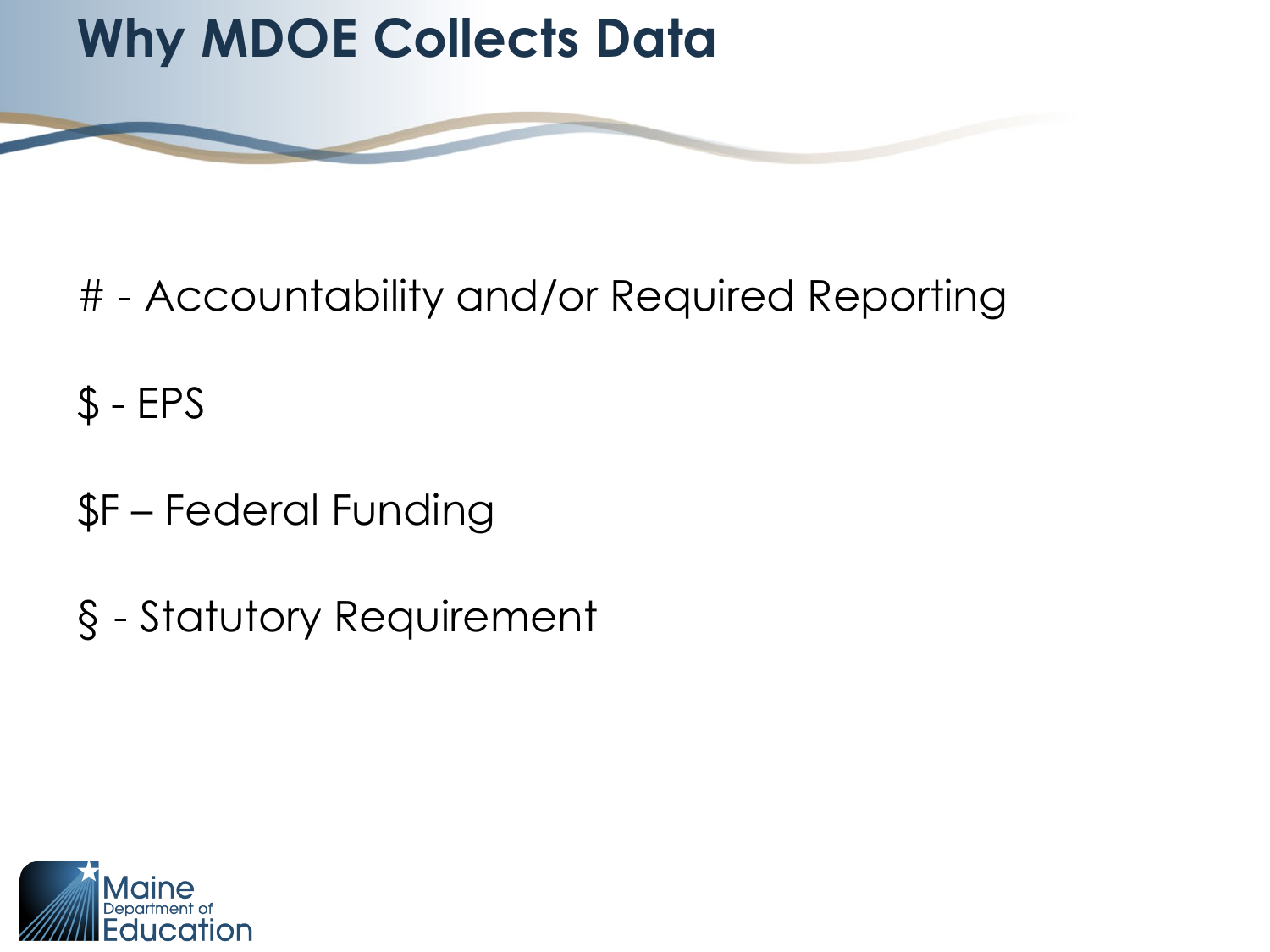- Attendance **\$F, #**
- Behavior **§**, **#**
- Career and Technical Education (CTE) **\$**, **\$F, §, #**

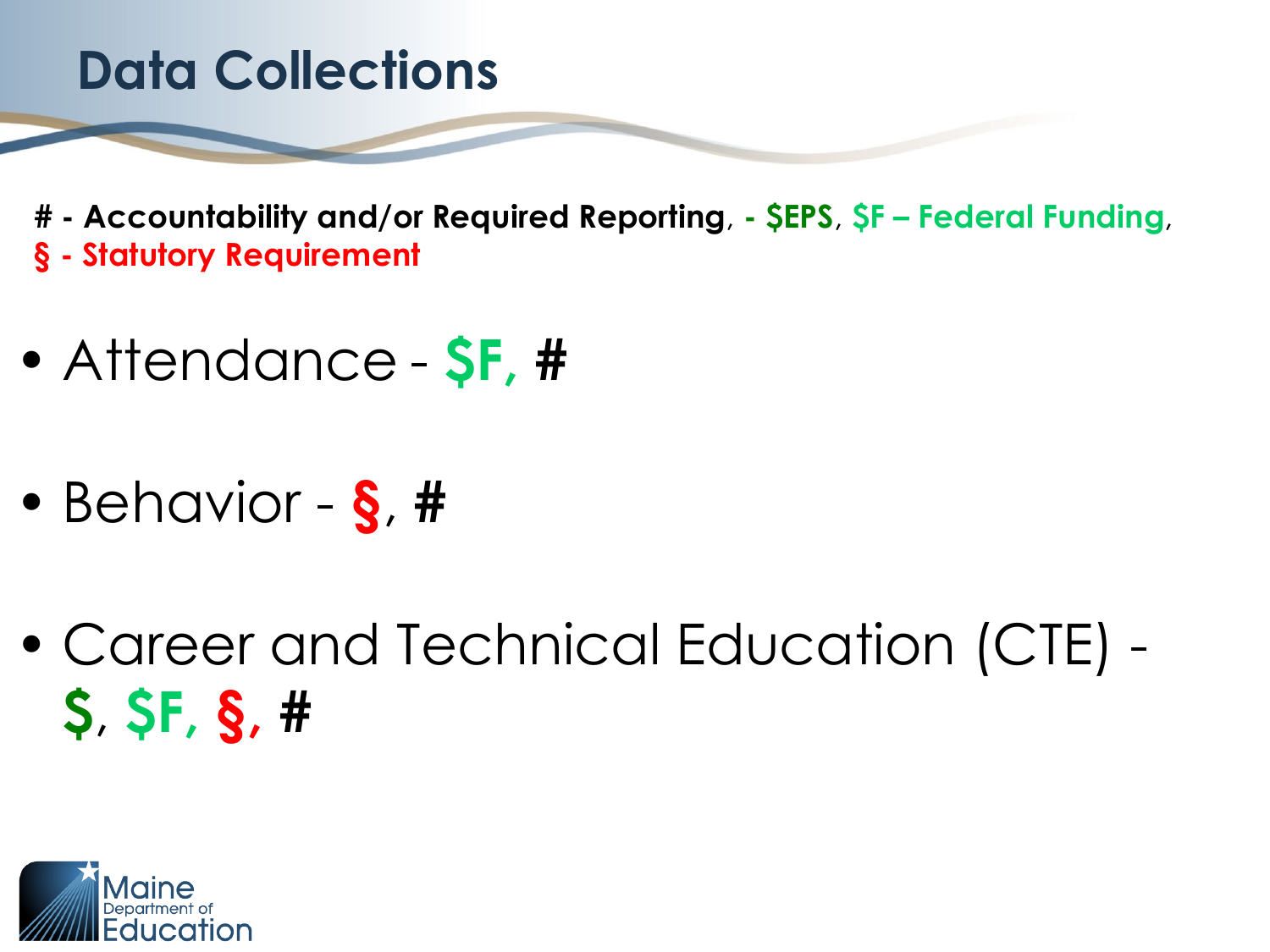- Certification **§**, **#**
	- •Incorrect data entry could also have
		- potential personal costs and/or frustrations for your staff



- Dropouts **§**, **#**
- Economic Status **\$**, **\$F**, **#**

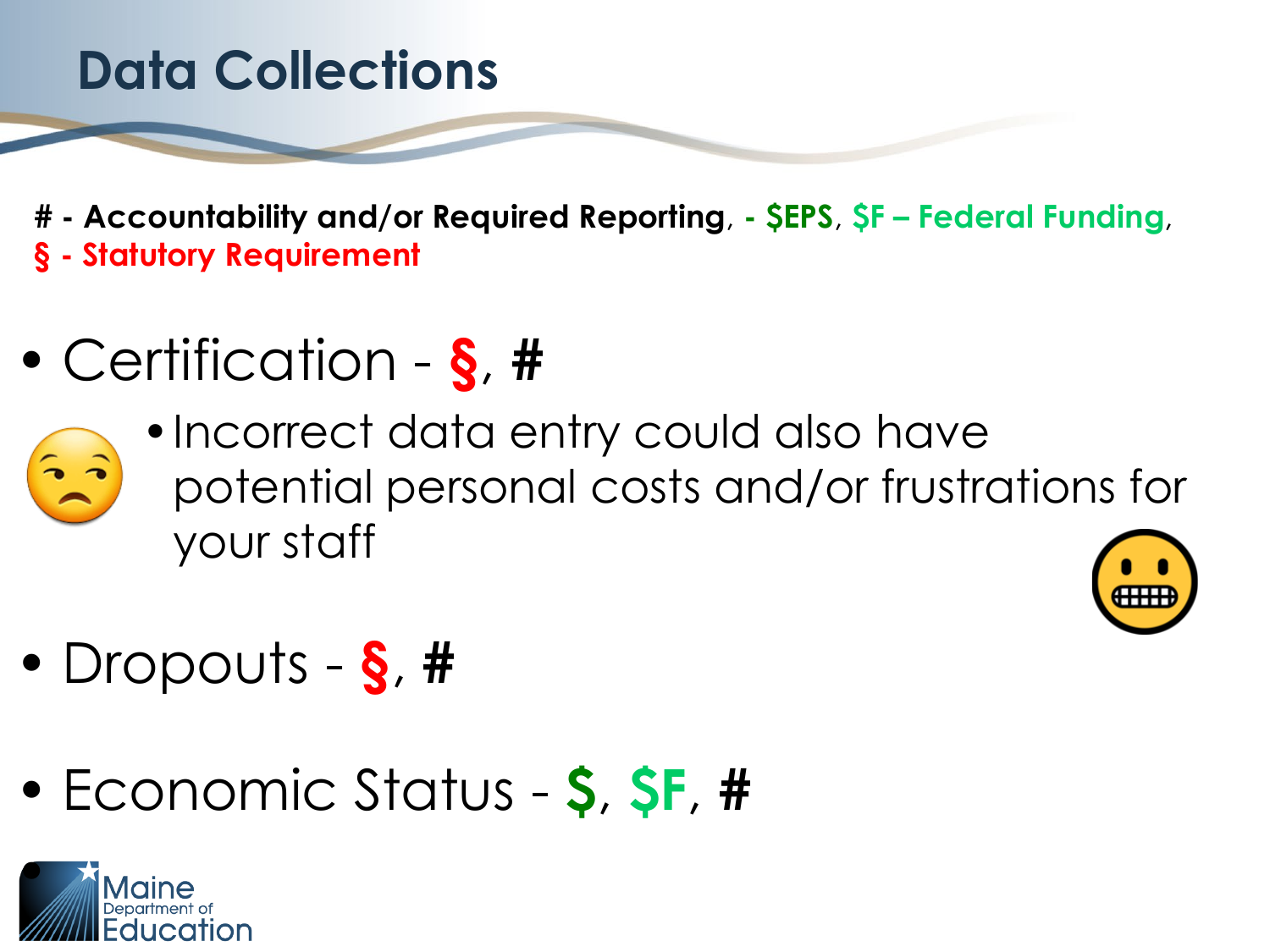- English Learners **\$**, **\$F**, **#**
- Graduation **§**, **#**
- Maine Schools/School Approval **\$,\$F**,**§**,**#**
- Special Education **\$,\$F**,**§**,**#**

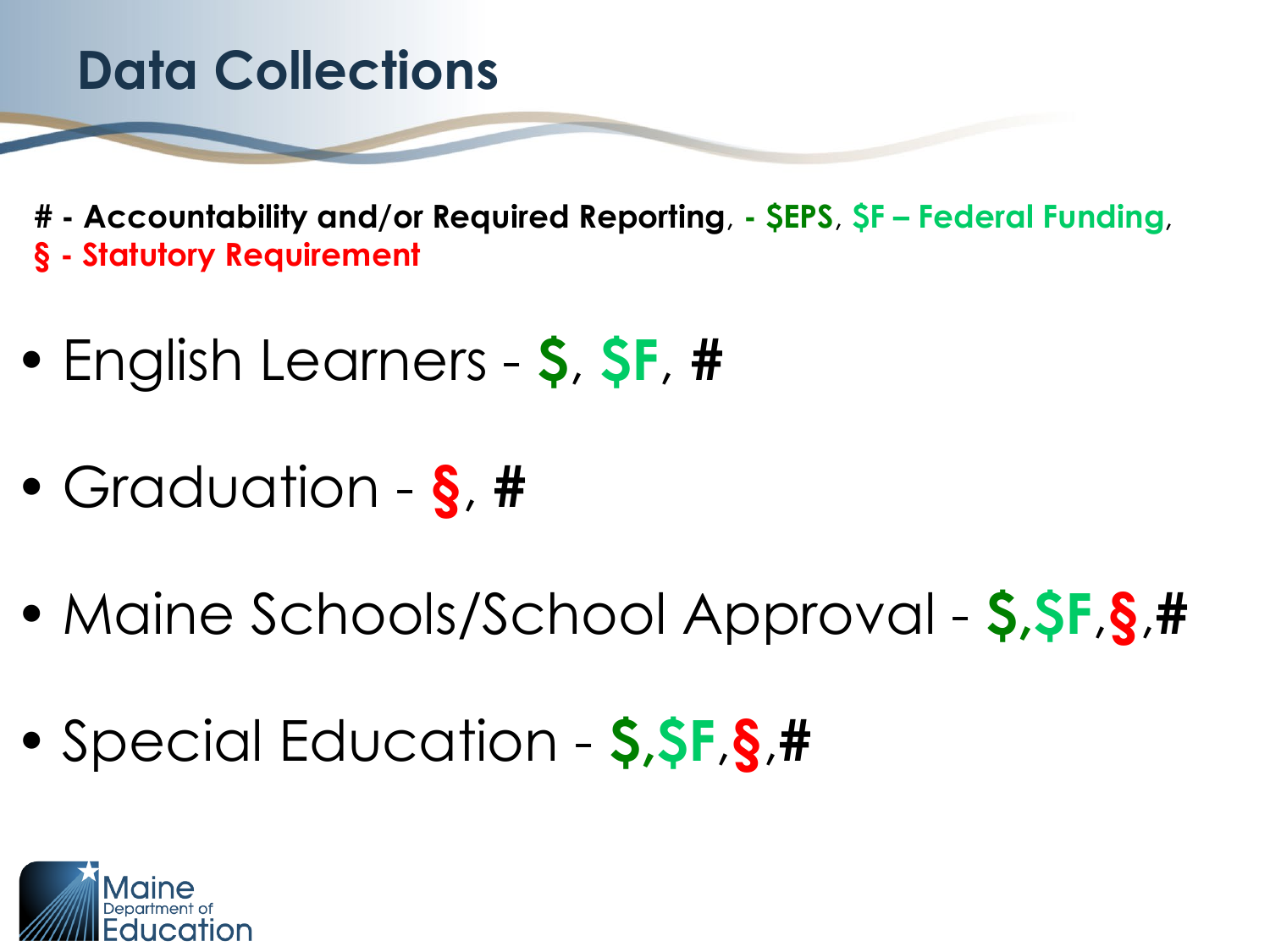**# - Accountability and/or Required Reporting**, **- \$EPS**, **\$F – Federal Funding**, **§ - Statutory Requirement**

- Staff **\$,\$F**,**§**,**#**
	- •Incorrect data entry could also have
	- potential personal costs and/or frustrations for your staff



• Student Enrollment - **\$,\$F**,**§**,**#**

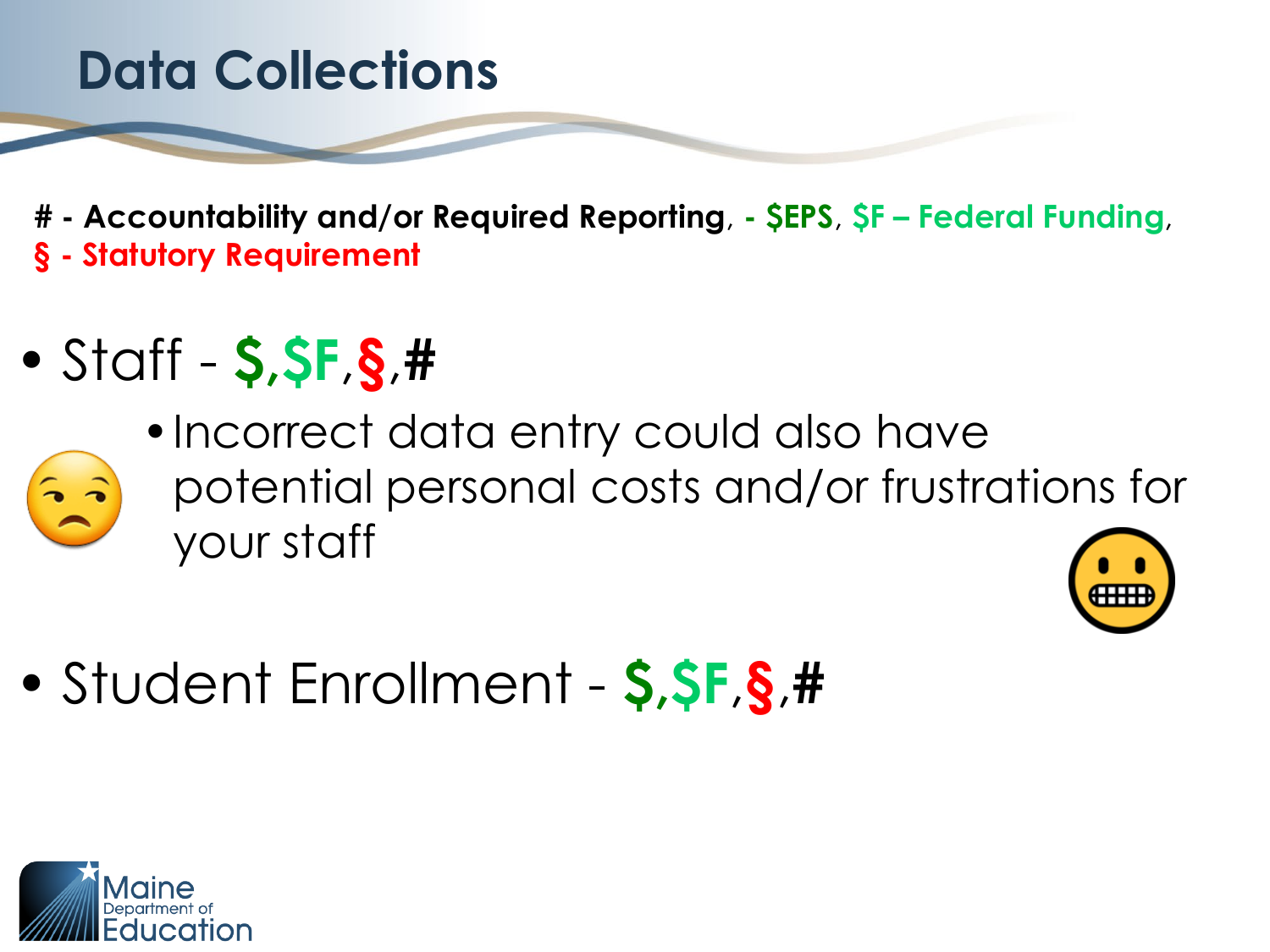- Student Personal **\$,\$F**,**§**,**#**
- Truancy **§**,**#**

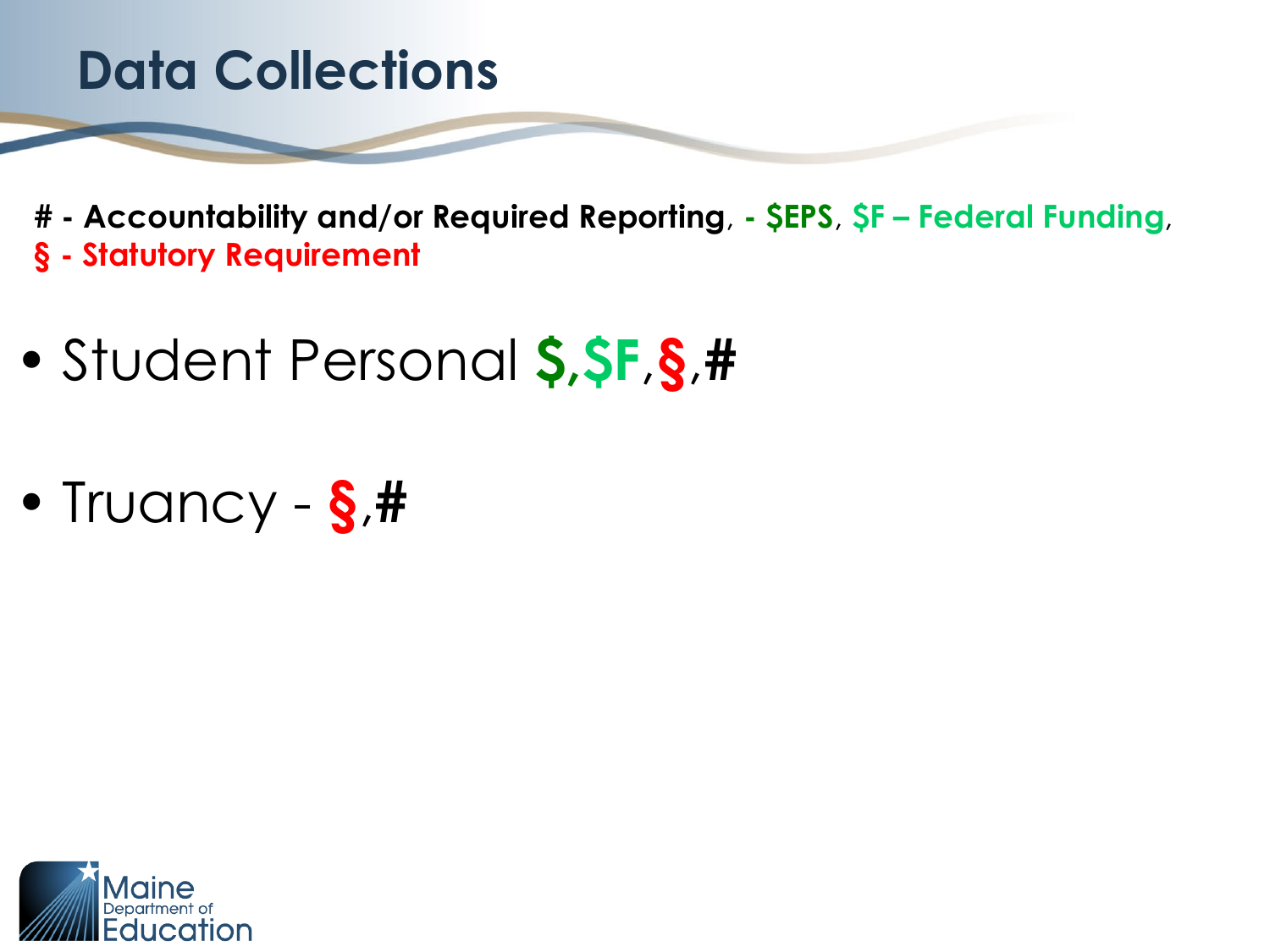#### **Equity versus Equality**



**Equality = SAMENESS** 

**Equity = FAIRNESS** 

Equality is about SAMENESS, it EQUITY is about FAIRNESS, it's

promotes fairness and justice by about making sure people get giving everyone the same thing. access to the same opportunities.

BUT it can only work IF every- Sometimes our differences and/or height.

one starts from the SAME place, history, can create barriers to parin this example equality only ticipation, so we must FIRST works if everyone is the same ensure EQUITY before we can enjoy equality.

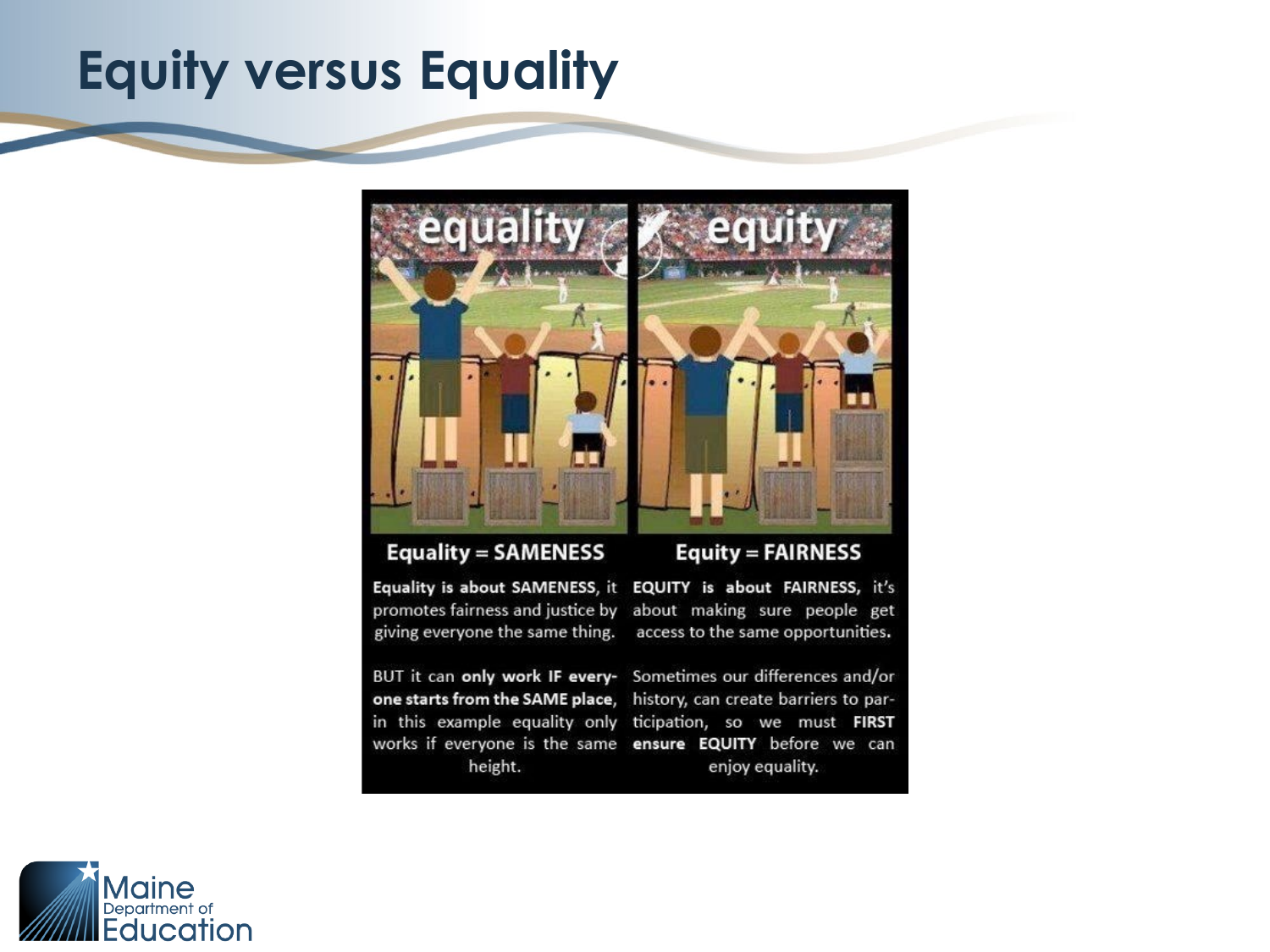### **EPS Per-Pupil Rates – ED 279 Page 1**

Elementary and secondary per-pupil rates are calculated for each school district. Elements used in this calculation:

- ❖ Number of students attending the schools in the district
- ❖ EPS Staff Positions:
	- **Experience and education level of staff**
	- Ratios of students to staff
	- Salary matrixes
- $\triangle$  Percentages for benefits
- ❖ Other Support Per-Pupil Costs
	- Substitute Teachers; Supplies & Equipment; Professional Development; Instructional Leadership Support; Co- and Extra-Curricular Student Support; System Administration/Support; Operations & Maintenance
- ❖ Regional Adjustments

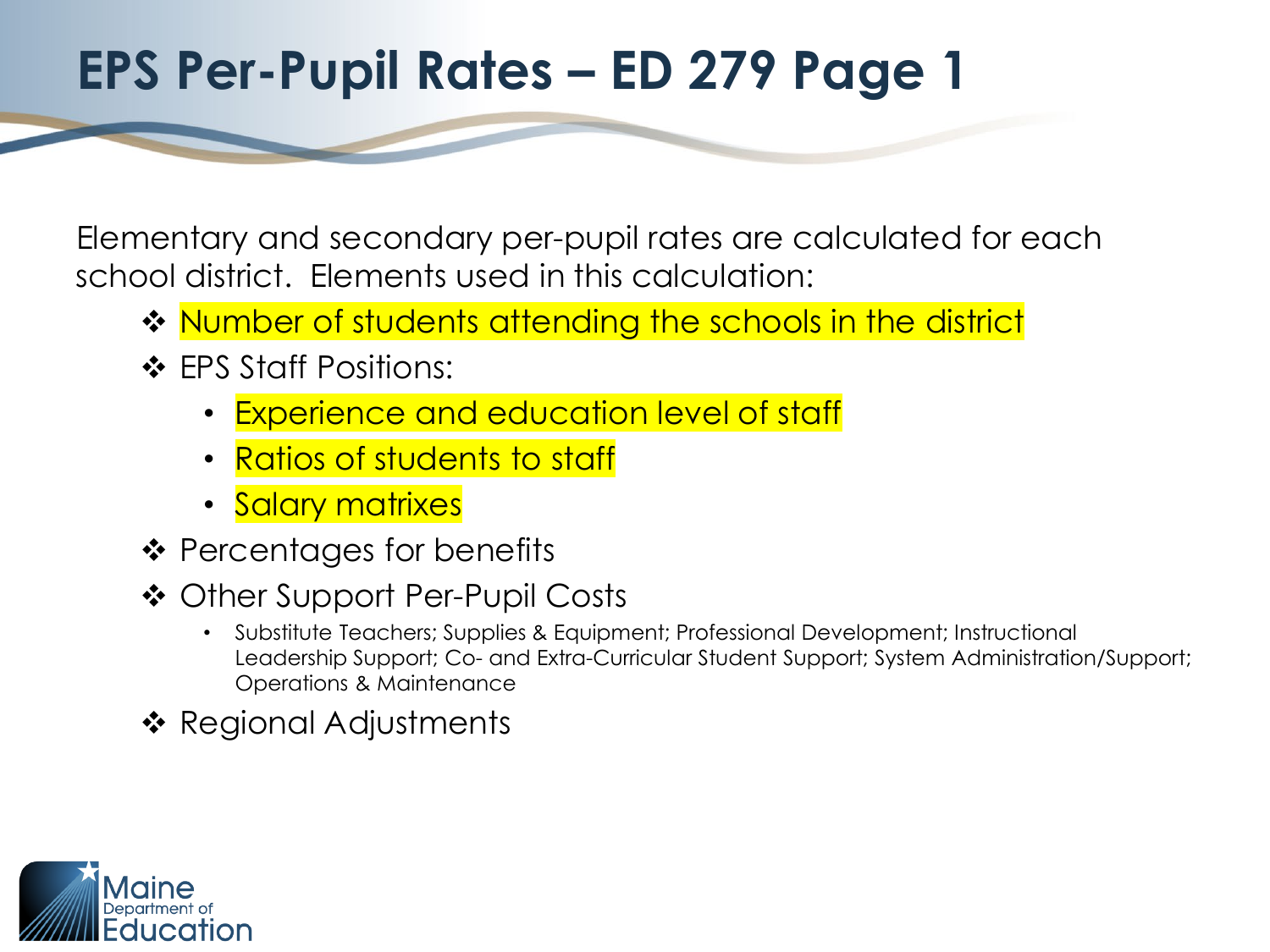# **Operating Cost Allocations – ED 279 Page 2**

#### Key components for operating allocations

- ❖ Subsidizable student counts:
	- PreK, K-8, and 9-12
	- Adult Ed course counts for 16-20 year olds
	- Equivalent instruction
- Weighted student Counts:
	- Economically Disadvantaged
	- English Learners
- **❖ Additional Targeted Funds:** 
	- Assessment
	- Technology Resources
	- PreK and K-2
	- Economically Disadvantaged
- ❖ Isolated Small School Adjustments

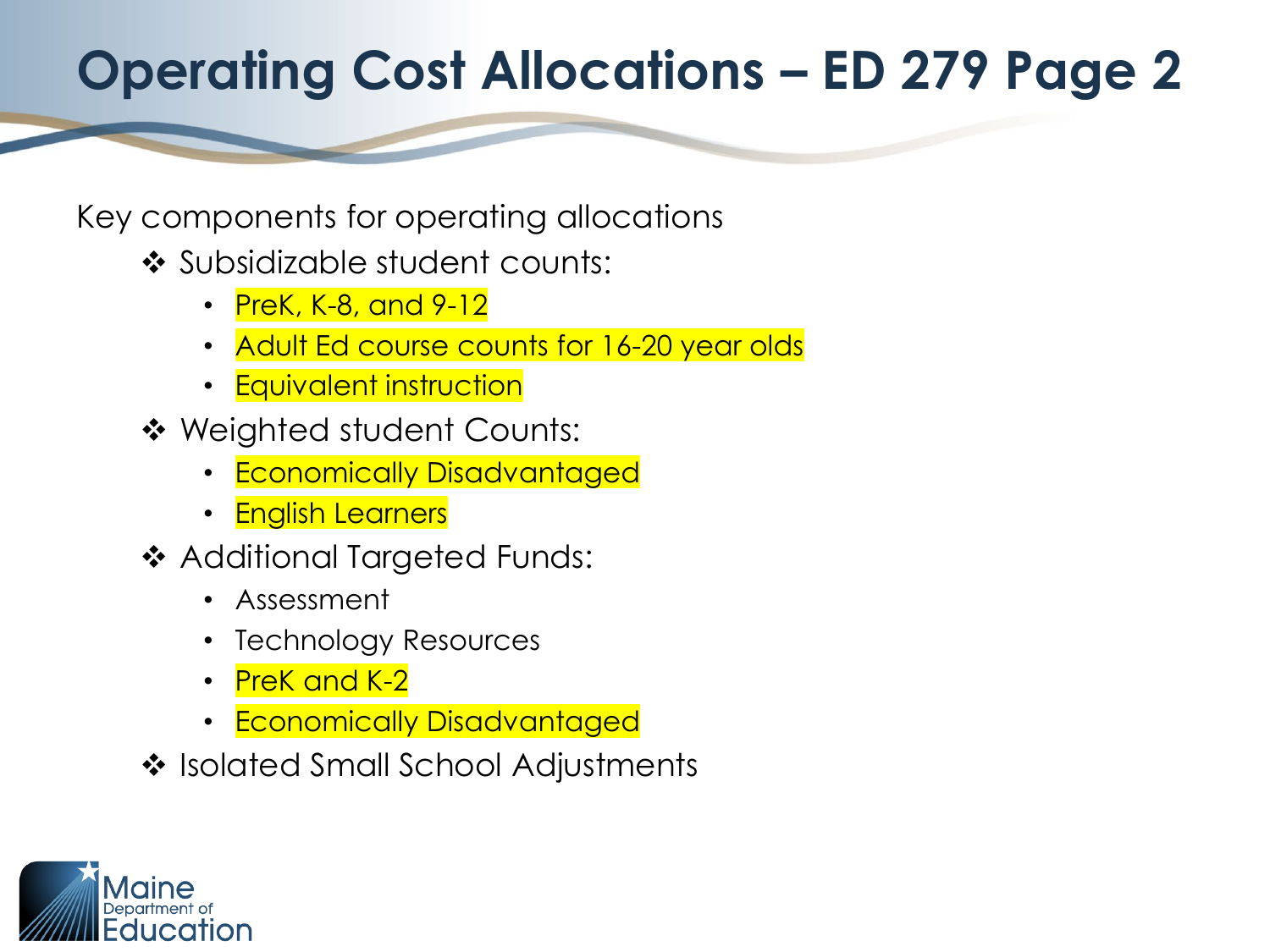#### **Other Allocations – ED 279 Page 3**

Key components for other allocations

- Other Subsidizable Costs
	- Approved Gifted & Talented programs
	- Special Education EPS Allocation
	- Special Education High Cost Out-of-District Allocation
	- Transportation Operating EPS Allocation
	- **Approved Bus Purchases**
- Teacher Retirement Normalized Cost (employer share)
- ❖ Debt Service Allocations
	- Principal & Interest Payments approved for subsidy purposes
	- Approved Leases
	- Insured Value Factor

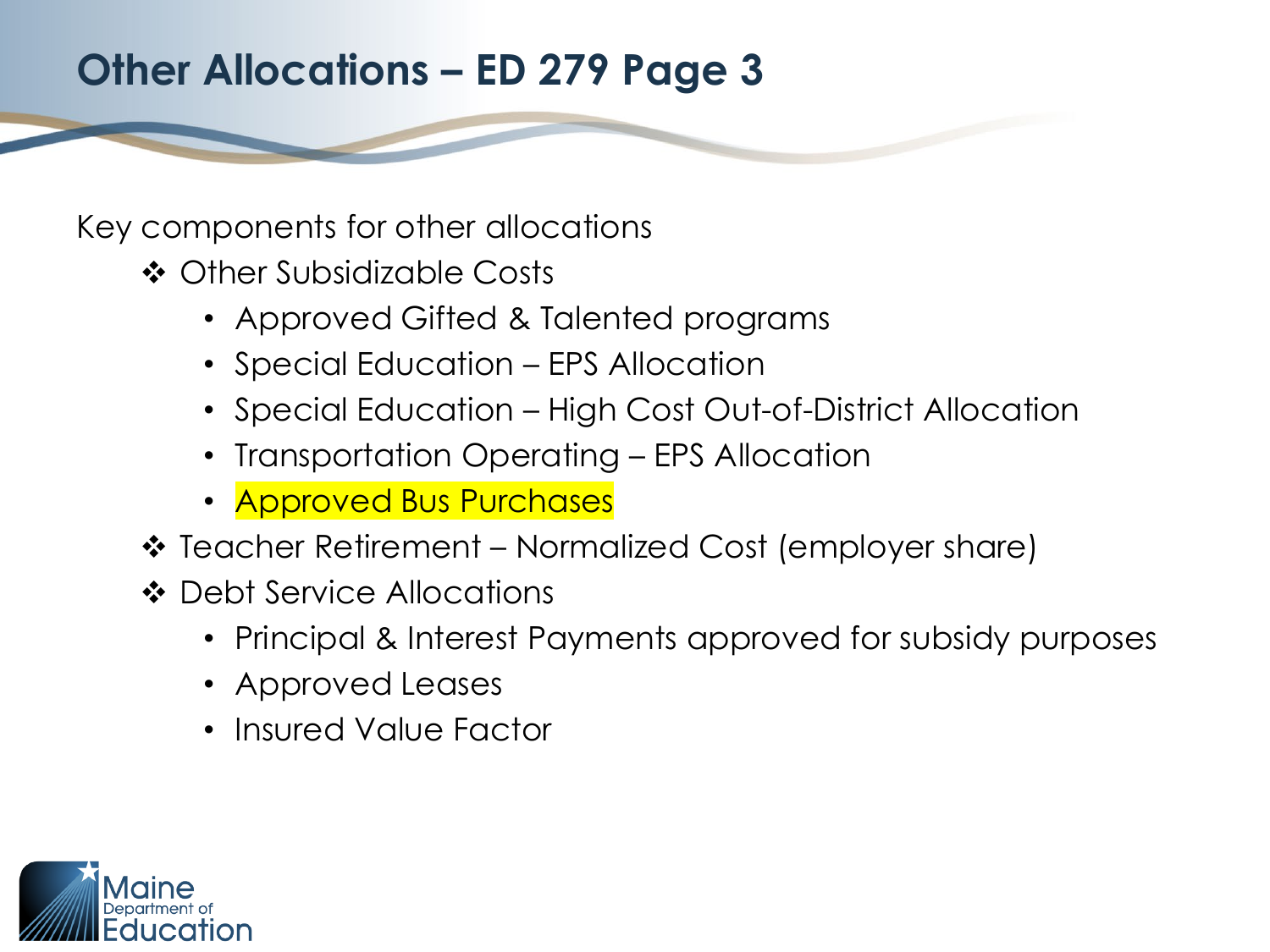#### **State and Local Shares – ED 279 Page 4**

Key components for determining State and Local shares

- **❖ Subsidizable Student Counts**
- ❖ Total Allocations
	- Operating Allocation
	- Other Subsidizable Cost Allocation
	- Teacher Retirement Allocation
	- Debt Service Allocation
- Fiscal Capacity State Valuation by Town
	- Beginning in FY 20, Lesser of 3-Year Average Valuation or Previous year Valuation
- ❖ State Appropriation

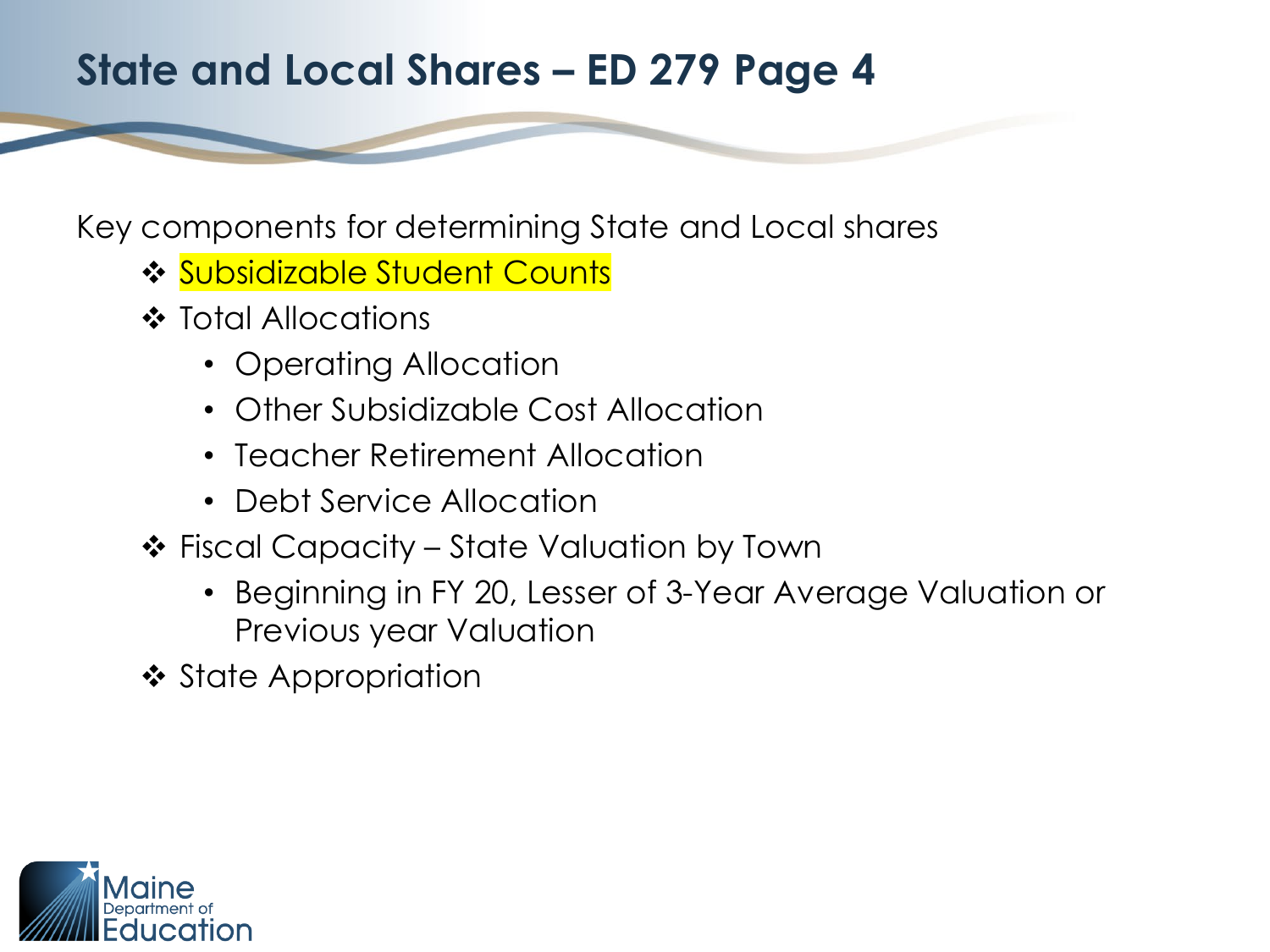# **Data Errors from FY 20 Subsidy Calculation**

| <b>Data Error - Staff</b>                                                          | Subsidy \$  |
|------------------------------------------------------------------------------------|-------------|
| 1 FTE Ed Tech not identified as Special Ed                                         | \$735.35    |
| 3 FTE Health Staff incorrectly identified as Special Ed                            | \$24,230.11 |
| 5. 5 FTE Librarian & .2 FTE Health did not count for EPS                           | \$10,831.52 |
| Teacher incorrectly listed with Bachelor's Degree,<br>actually has Master's Degree | \$5,661.60  |

| <b>Data Error - Students</b>                          | Subsidy \$     |
|-------------------------------------------------------|----------------|
| 34 Students not identified as English Learners        | \$113,044.05   |
| 3 Students not identified as Economic Disadvantaged   | \$1,473.84     |
| 24 Students not identified as Economic Disadvantaged  | \$42,512.27    |
| 132 Students not identified as Economic Disadvantaged | \$1,093,873.50 |
| 58 Adult Education Courses missing from EF-M-39 A & B | \$42,780.80    |

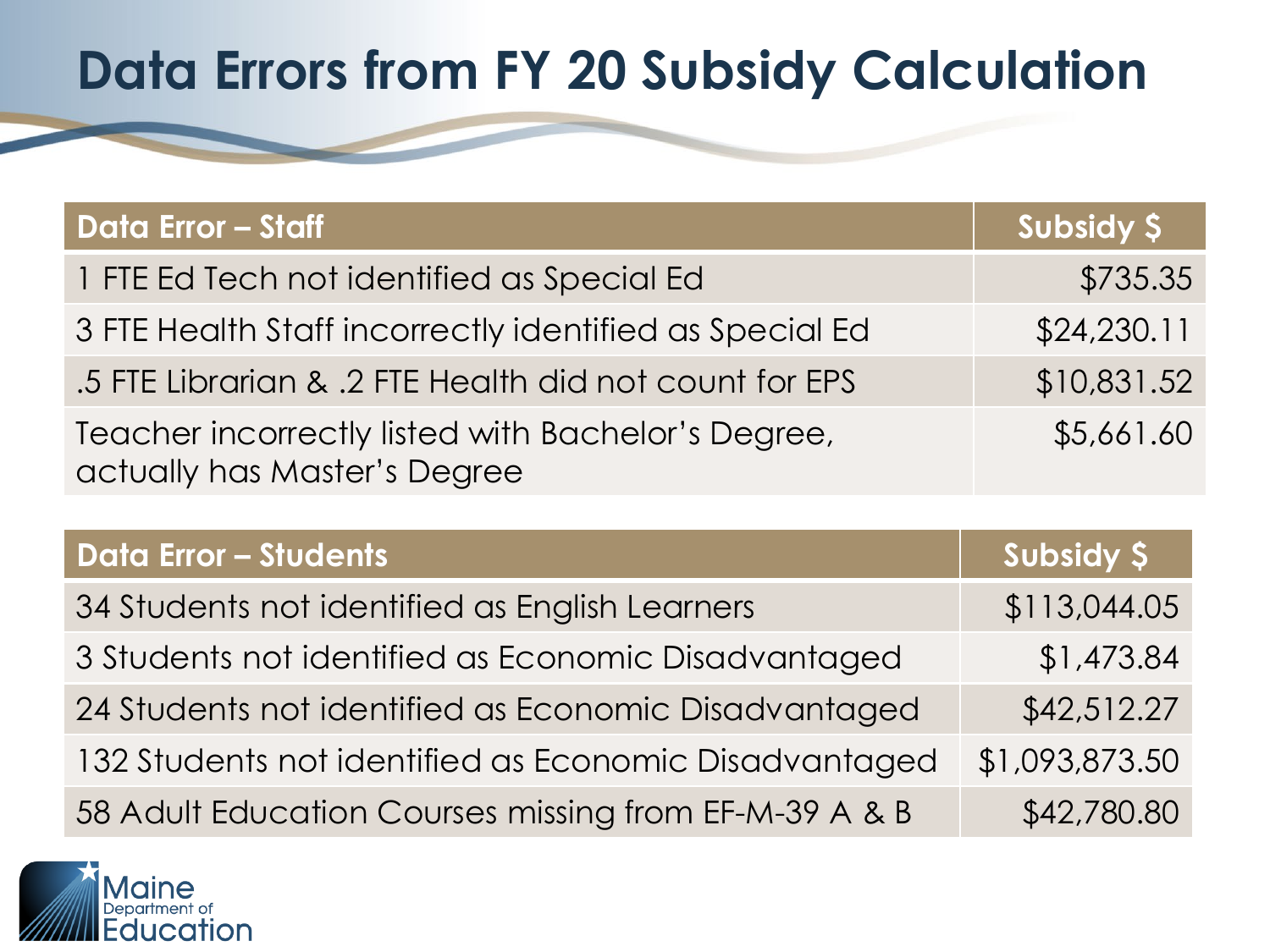# **Data Errors from FY 20 Subsidy Calculation**

| Data Error – Financials                                     | Subsidy S   |
|-------------------------------------------------------------|-------------|
| Gifted & Talented Expenditures not uploaded in MEFS         | \$2,755.00  |
| Gifted & Talented Expenditures not uploaded in MEFS         | \$20,000.00 |
| Special Education High Cost Out-of-District Reporting Error | \$4,995.92  |

| Data Error – CTE                                   | Subsidy \$  |
|----------------------------------------------------|-------------|
| Supplies incorrectly listed as Equipment in budget | \$15,000.00 |
| Additional Square Footage not reported             | \$56,739.95 |